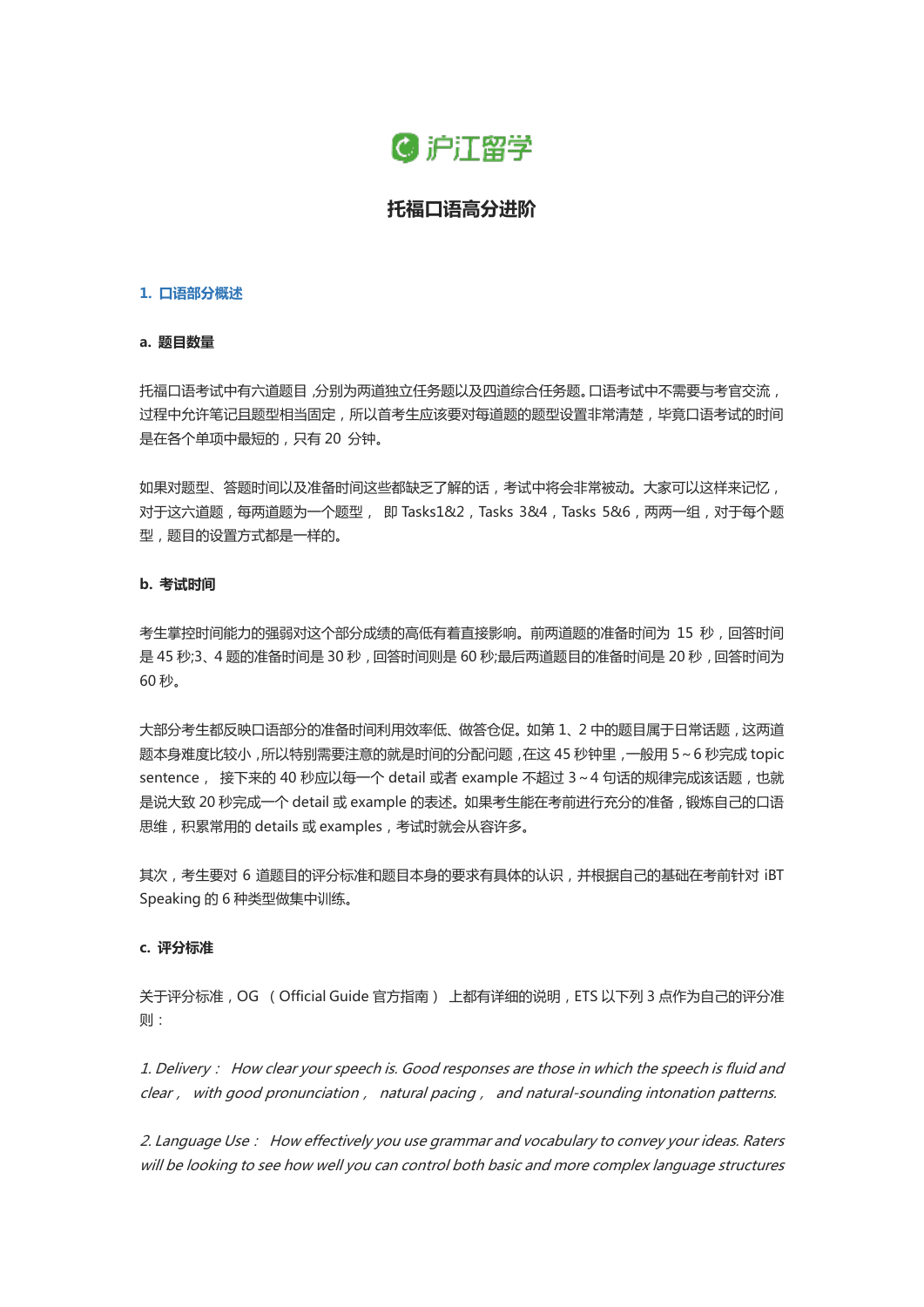and use appropriate vocabulary.

3. Topic Development: How fully you answer the question and how coherently you present your ideas. Good responses generally use all or most of the time allotted, and the relationship between ideas and the progression from one idea to the next is clear and easy to follow.

总结下来,即考生必须尽量做到使自己的**语言流畅、清晰、易懂,并且能够熟练使用口语词汇**。其中"流 畅"要求考生要以较流畅的语速表述自己的观点,其实也是提醒考生必须有效利用时间。通常,内容越丰富、 信息量越大,越容易得高分。而清晰、易懂不仅要求考生的语音、语调应当尽量符合 native speakers 的 习惯,更重要的是要求考生应恰当使用词汇、句型并且话语的层次应尽量清楚明了、过渡自然。

## **2. 托福口语话题分类**

对于独立任务, 第一题主要涉及到个人的经历以及对事物的看法,常见的话题可以分为以下三类:

#### **(1)People,Place,Object, Event 类型;**

例如:Describe a memorable event that happened that while you were in school, explain why it is very memorable. Include details and examples in your response.

#### **(2)要求对一个具体的场景或者是话题来给出自己的看法,。**

例如:One of your friends is afraid of speaking in public, do you have any suggestions to help your friend overcome this problem? Explain why and include details and examples in your response.

### **(3)还有一类话题为三选一的场景题目。**

例如:Among the following three professions: musician, painter or photographer? Which do you admire most?

建议考生在备考时,可以将 Task 1 的第三类话题并入 Task 2 一起练习,因为从出题方式上来说这类三选 一的题目和 Task 2 的题目是一致的。

Task 2 要么给出两个选项,让考生来选取自己的 preference, 或者是给出一个观点,问考生是否同意这个 观点。归根结底,都是让考生在题目限定的范围内答题。对于 Task 2,常见的话题分类有以下三类:

(1)与生活方式,休闲方式相关的; (2)与教育类话题相关的; (3)媒体科技类话题。

在备考中,可以按照以上的分类来总结相关的话题以及素材,实现话题的迅速转换。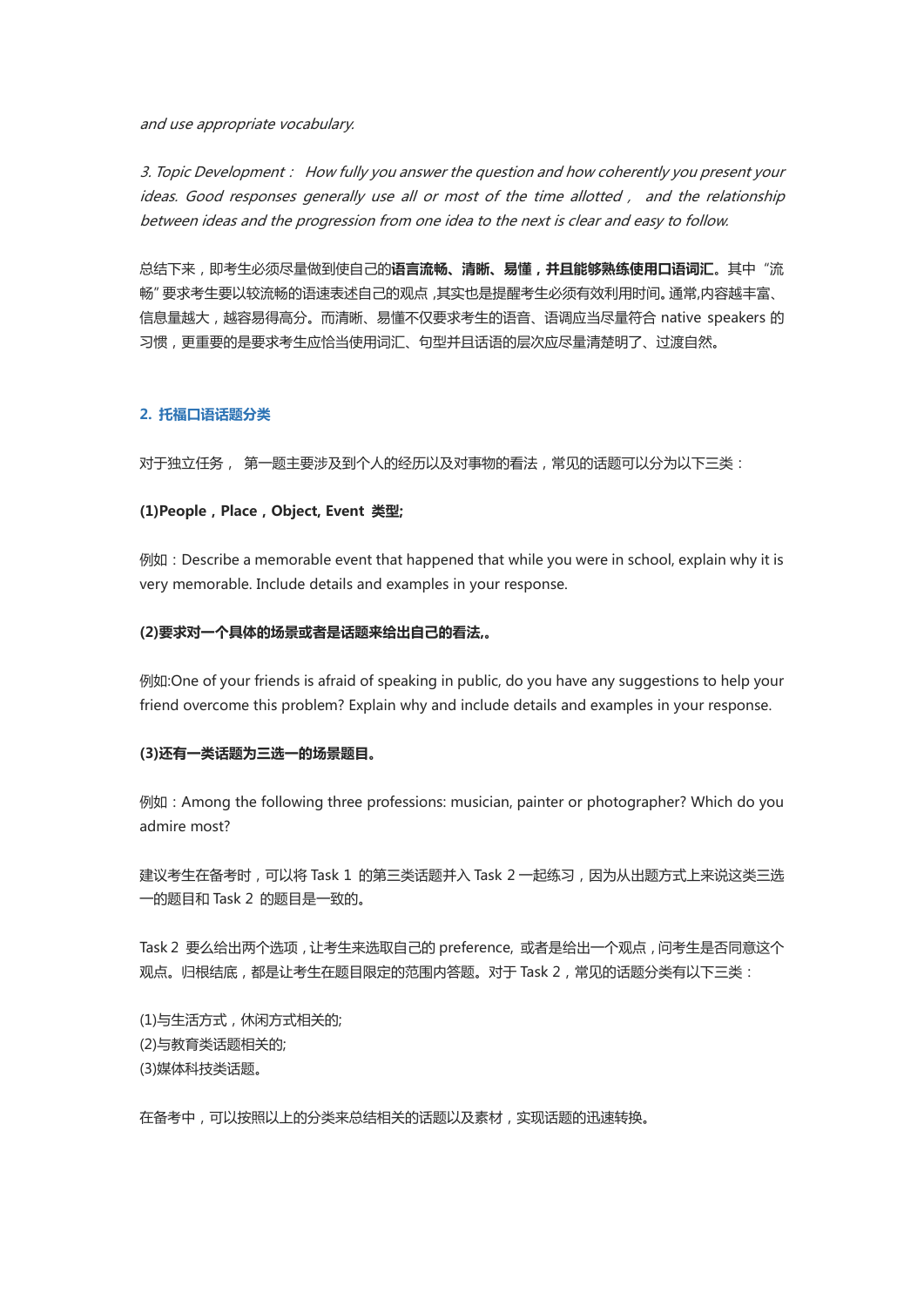**3. 题型总结**

第一第二题是独立问答题,考生首先会听到题目的指令,然后问题会被朗读出来,同时出现在屏幕上。有 15 秒的准备时间,回答问题的时间是 45 秒。

**TASK 1:一般是让考生表达 personal preference,**比如 important people or places, events or activities; favorite movies, food, books 等等,这里考察的是考生如何论述,也就是 describe and give reasons。

比如 12 年的一道题是这样的:Is it a good idea to replace all paper books or magazines in the university with e-books? Please include specific details in your explanation. 也就是把大学校园的纸 质书都换成电子书,这样好不好,给出你的理由。

**TASK 2:官方给出的描述是 personal choice between two contrasting behaviors or courses of action.** 

例如这两个选择是 watch movies at home or watch movies in theatres 关于看电影,你认为在家看好 呢,还是在影院看更有意思。

第二题的特点在于,你选哪一个都对,只要把理由说好,能自圆其说就行。和第一题一样,考生有 15 秒的 准备时间,45 秒的答题时间。当然,如果你的眼睛足够快,在电脑读完题目之前就看完了,就可以相应地 延长准备时间了。这道题和上一题一样,考察的也是大家论述的能力,表达观点并给出原因。

对于口语考试中后面四道综合任务,第三题和第五题尽管在出题方式上不一样,但是在题材上是比较类似 的,都是关于校园场景对话:**第四题和第六题同为学术场景类的讲座。**由于综合任务提醒设置较独立任务 复杂,如果能够很好的了解题型的具体设置会对考试有很大帮助。

因为这四道题,除了 Task 5, 都不需要自己的观点(事实上第五题也可以不需要自己的观点),回答的内容 基本都来自阅读和听力。我们需要知道的是:这类综合任务题是通过判断考生回答中是否提到了相应的信 息点来给分的。那么,如果可以带着目的去阅读和听,能够提高做题效率。

**Task 3:阅读部分将会给我们 45 秒钟的时间来阅读一篇 75~100 字左右的短文,**这是大部分考生都知道 的,但是,我们还需要知道的是,第三题的阅读内容的来源和题材是非常固定的。它通常是来源于美国大 学校园的布告栏、校报或者学校网站上的通知或者提议。

阅读中还将提到颁布通知或者提出建议的两个理由。然后,45 秒的阅读时间过后,我们将会听到一男一女 两个学生进行对话,对话的长度通常是 60 秒到 80 秒。对话的内容就围绕着阅读的短文来进行展开,其 中的一个学生将会对阅读的文章持有一个非常鲜明的态度,这个态度要么赞成,要么反对,不会存在一个 模棱两可的中间状态。

我们小结一下,听力对话的模式为"一个观点+两个理由",在加上前面提到的阅读中的"一个主题+ 两个 原因",我们第三题一共有六个信息点,这六个信息点对我们答题是非常重要的,有了这六个信息点,我们 便有了答题的基本素材,保证了答题的完整度。接下来只需要用一些简单的句型将这些信息点串成一个完 整的回答便可。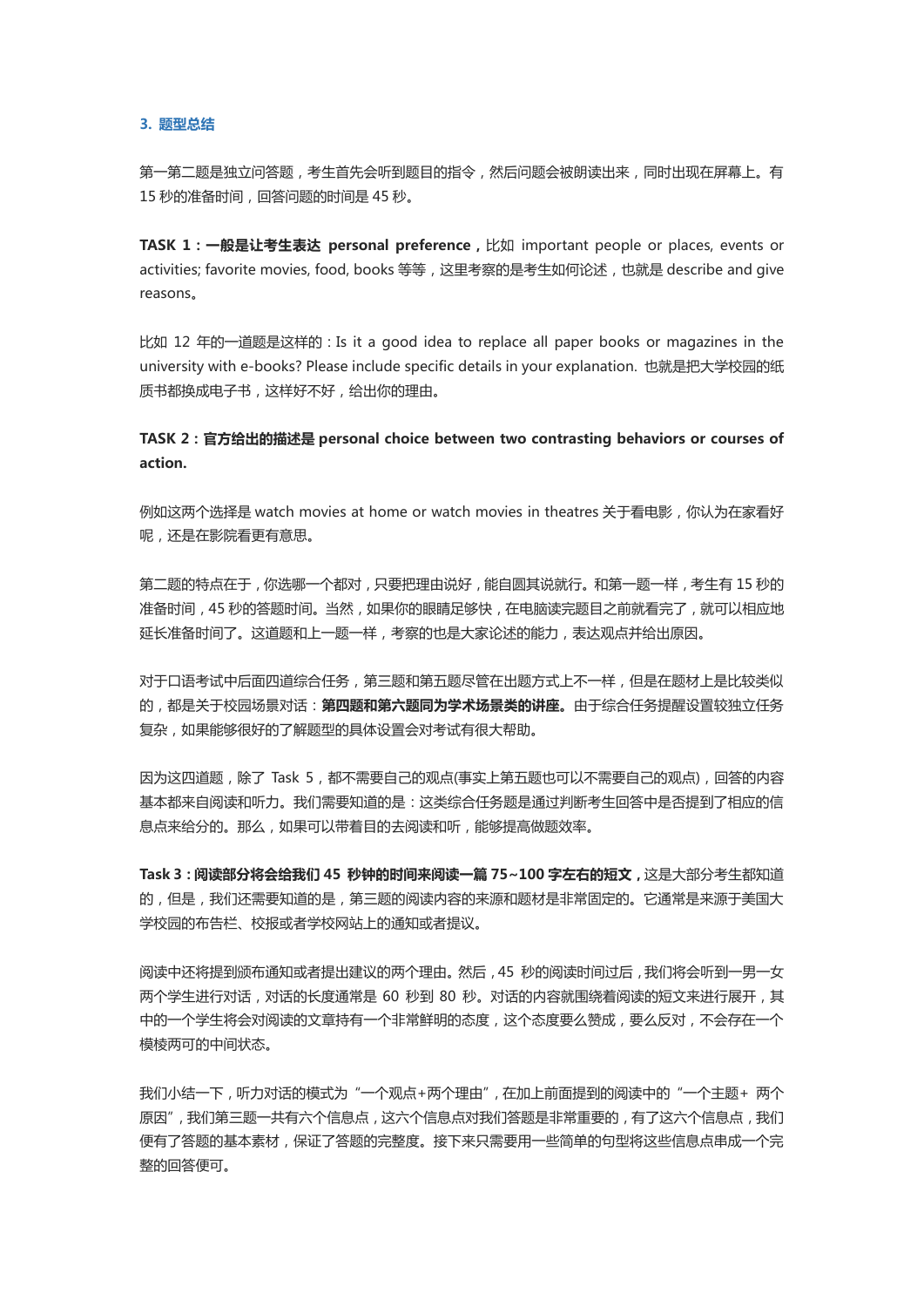对于此类学校通知告示的总结,我们可以通过套用几个简单的句型:

The university announces that… for reasons, one is, the other is…. The university is going to…, because…, also…

这些句型都非常简单,在熟练使用这些句型的前提下,我们要做的便是填空而已了,即把我们的笔记中的 "一个主题+ 两个原因"填入即可。

不论在对话里对话者以什么样的词句来表达观点,我们都可以用以下几个句型来总结他们的态度:

The man/woman doesn't agree with the announcement/plan. The man / woman to tally likes / supports the announcement/plan.

这里要强调的是,这一句态度句虽然简单,但练习中注意两个细节:**一个是男女要分清;另一个则是单数第 三人称。**接下来,我们需要陈述观点持有者的理由,和态度句一样,he/she 这个细节也是需要注意的。

**至此,总结一下第三题:答题模式为:总结阅读+对话者态度+听力中的理由。**

**Task 4:第四题和第三题不同之处在于:阅读文中将用抽象的语言描述一个概念,然后在听力中我们将听** 到教授用一个或者两个具体的实例来解释这个抽象的概念。也就是说,和第三题一样,阅读和听力在第四 题依然是一个对应的关系,所以对于这题,阅读尽管在回答中占的比重较小,但是如果能充分理解阅读, 对我们的答题是十分有益的。

因为阅读的内容可以帮助筛选和提取听力中的有效信息。所以,对于这题,我们的答题模式依然为:阅**读 中的概念+ 听力中的举例。**对于这样的题目,我们能够使用的模板句型较少,但考生需要了解是:模板的 句型的作用是将我们从阅读听力中提取的信息点串联起来的句子,不管用何种模板,只要能够将这些信息 准确连贯表达即可。

**Task 5:对于 Task 5 这样的校园情景题,通常对话都是由一男一女来完成,**其中一个人会描述一个自己 现在遇到的问题(Problem),而在随后的对话中这两人会提出两个决方案(Solutions) 然后他们将会分别对 这两个解决方案进行评价或分析是否可行。

那么,到这里,听力部分就结束了。我们来总结一下听力部分的固定出题模式: Problem-Solutions。和其 他综合任务题有所区别,Task 5 的回答不光需要总结复述听力的内容,而且是唯一一道需要表达自己观点 的综合任务题,所以我们的回答,不仅需要描述 Problem, Solutions, 同时还需要解释自己的 Preference。

不过,官方指南中明确说了可以使用听力中理由,所以这道题实质上也是在考察我们的听力以及总结能力。 答题模式为:Problem + Solutions + Preference。

需要强调的是,问题的描述要尽可能的简洁,因为在提问中明确说的是 briefly summarize the problem; 而对于 preference,题干的要求是 explain why you recommend this solution。

所以这代表着我们回答的比重有所不同,对于 preference 需要有所侧重,建议在回答中给出两个理由来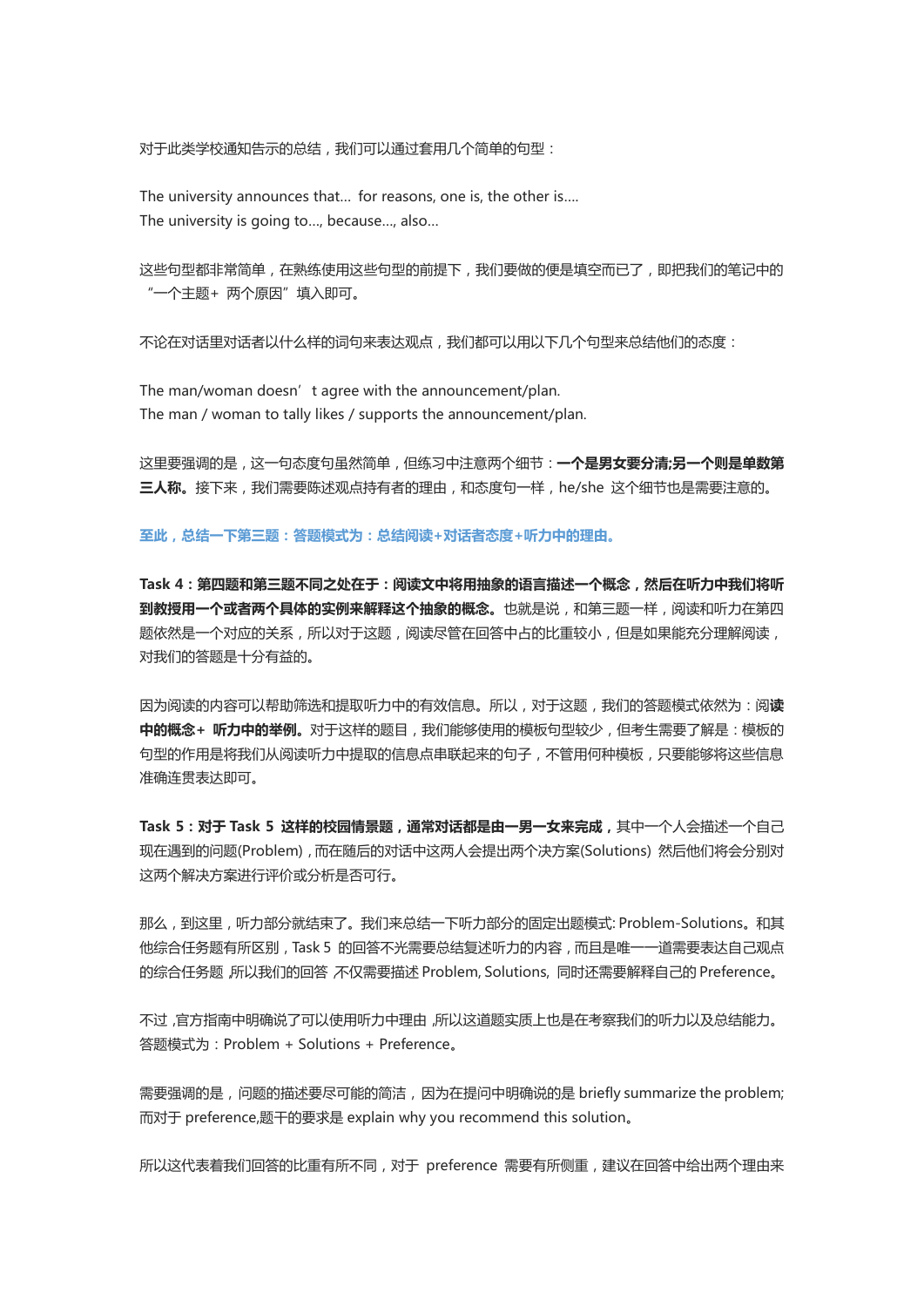支持所选的 preference,而且每个理由需要稍加展开,长度建议为每个理由用两句话左右来扩展。

**Task 6:在第六题中,考生通常是将会听到一段两分钟到两分半左右的听力,然后要求总结听力的内容。** 这道题依旧不需要个人的观点,那么如何总结呢?首先要了解听力的结构。第六题虽然难度较大,但是出题 结构却是非常清晰的。在听力的开头,教授会提出一个学术概念、定义或者现象,然后将对从两个方面来 讲解这个概念。

通常是 1 phenomenon-2examples;1 theory-2 applications; 或者是 1 process-2 methods。不管其具 体的内容如何,我们可以把听力的结构归结为总分结构:一个总起的观点以及两个举例或者应用。了解了 听力的结构之后,我们的总结自然也可以依照这个结构来答题,即总-分结构。

对于回答的开头,建议总结听力开头,但是如果实在有困难,可以参考听力结束后问题的题干,通过题干 能给我们提供一个大致的方向。然后从听力内容中提取相应的信息。对于一分钟的答题,每个分支举例基 本可以控制在 20~25 秒左右,即不超过 4 句话。

#### **4.有了这些高逼格短语,托福口语高分还远么?**

#### **●zero in on 瞄准;集中精力**

例句:Once you have identified suspicious traffic, you can then start to add specifications on the command line to zero in on the detail of the traffic.

一旦您识别出了可疑流量,您就可以开始在命令行上添加参数以便关注于流量细节

## **●Gentleman's agreement 君子协议**

例句:"What we have seen over the past couple years is, you might think of it as a kind of a gentleman's agreement not to discuss Iraq, " he said. 格伦说:"过去两三年的情况看起来好像是一种君子协定,就是大家同意不讨论伊拉克问题

#### **●Walk on air 兴高采烈**

例句:Some students seem to walk on air after they succeed in passing the entrance examination of college.

一些学生在考入大学后似乎有些忘乎所以了。

#### **●At an awkward age 即将成年**

例句:Tom was very easy to bring up and never seemed to have an awkward age at all. 汤姆是一个很容易带大的孩子,他好像从来就没有成年前的那种彷徨。